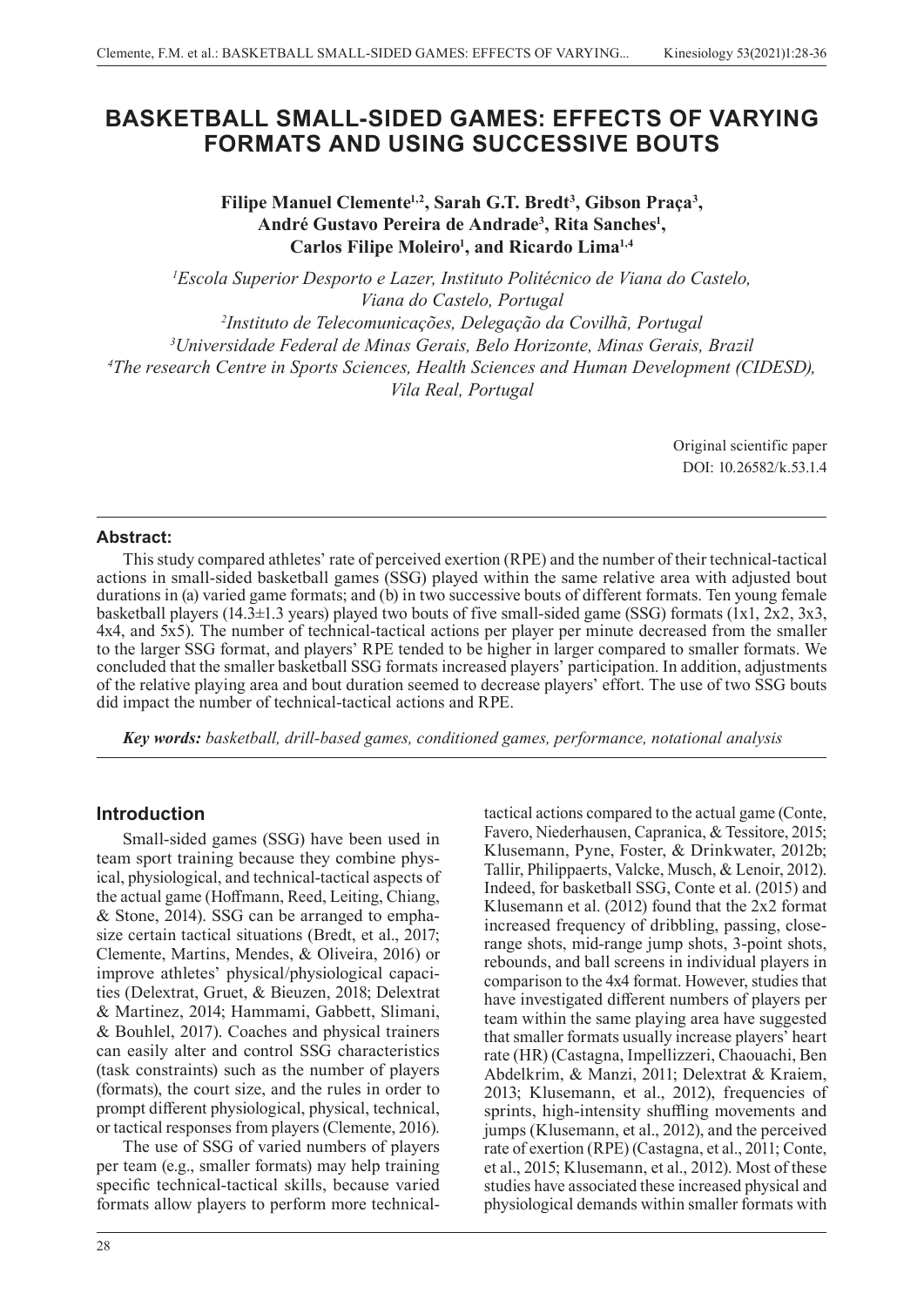a larger relative area (i.e., area per player) players must cover and a higher running velocity players reach in SSG. Thus, research using similar relative areas with varied SSG formats might better control the playing area variable to evaluate the technical-tactical demands of varied formats while maintaining similar effort. The only two studies that decreased the playing area for smaller SSG formats (i.e., studies that kept the relative playing area similar) did not find HR or RPE differences between the smaller and larger SSG formats (McCormick, et al., 2012; Sampaio, Abrantes, & Leite, 2009). However, these few studies investigated only a few SSG formats (3x3 and 5x5 or 3x3 and 4x4) and did not investigate the players' technical-tactical actions (Sampaio, et al., 2009), or used young national players (McCormick, et al., 2012).

Another variable of interest and of uncertain effect on SSG training, especially in basketball, is whether training bouts are singular or sequenced back-to-back in quick succession. Soccer studies suggest that HR, blood lactate concentration, and RPE may increase with successive SSG bouts (Dellal, Lago-Penas, Wong, & Chamari, 2011; Kelly & Drust, 2009; Köklü, Asçi, Koçak, Alemdaroglu, & Dündar, 2011). The number of technical-tactical actions played may decrease from the first to the last SSG bout (Dellal, et al., 2011; Fanchini, et al., 2011; Kelly & Drust, 2009). These results may be related to the influence of over-the-bouts accumulated fatigue. However, some studies adjusted the duration of the SSG bouts to the number of players per team, increasing bout duration for larger formats (i.e., adjusted bout duration) (Dellal, Chamari, Payet, Djaoui, & Wong, 2016; Köklü, et al., 2011; Owen, et al., 2016; Rebelo, Silva, Rago, Barreira, & Krustrup, 2016). Although these studies did not justify the increase in bout duration for the larger formats, we suppose that this choice assumes that larger formats are more complex and might need a longer duration to create a favorable scoring situation. Also, the decrease in SSG bout duration in smaller formats may decrease players' effort. Therefore, it is important to verify the effect of successive SSGs on the number of technical-tactical actions per player and players' effort in different basketball SSG with adjusted bout durations.

Finally, to the best of our knowledge, only a few studies have investigated the effects of different SSG formats on female athletes' responses (Atli, Koklu, Alemdaroglu, & Koçar, 2013; Klusemann, et al., 2012, 2012a; Sanchez-Sanchez, et al., 2018); only two included technical-tactical variables (Klusemann, et al., 2012; Sanchez-Sanchez, et al., 2018). In addition, women's and men's basketball present different physical demands (Matthew & Delextrat, 2009; Portes, Jiménez, Navarro, Scanlan, & Gómez, 2020), suggesting differences in the way the game is played between sexes. These data support the

need for further investigation about female basketball players, which will be addressed in this study.

Based on prior research, we hypothesized that (a) smaller SSG formats would be associated with a higher frequency of technical-tactical actions per player per minute and a lower RPE, and that, in successive bouts, (b) there would be a reduced number of technical-tactical actions per player and an increased player RPE from the first to the second bout. In order to test these hypotheses we compared ten female athletes' RPE and the number of their technical-tactical actions in varied SSG formats  $(1x1, 2x2, 3x3, 4x4, and 5x5)$  played within the same relative playing area; we also adjusted bout durations and again compared the participants' RPE and number of technical-tactical actions in two successive SSG bouts of different SSG formats played within the same playing area with adjusted bout durations.

# **Method**

### **Participants**

Participants in this study were 10 young women basketball players on the same team who were engaged in national competition (M age =14.3, SD  $= 1.3$  years; M experience  $= 4.6$ , SD  $= 2.1$  years; M body height =  $162.4$ , SD = 4.6 cm; M body weight: = 53.2, SD = 2.7 kg). Participants competed in under-16 teams, which had three training sessions (~120 min each session) a week and one official match at the weekend. Participant inclusion criteria were: (a) female basketball players, each with more than three years competitive game experience; (b) no recent (last six months) injuries or illness; and (c) participation in all experimental sessions. The participants and their parents were informed about the study protocol and its implications, risks, and benefits. All players signed a child assent form, and all parents and caretakers gave written informed consent for players' participation in the study. The study followed the ethical standards of the Declaration of Helsinki for studies with humans.

#### **Experimental approach**

This cross-sectional study aimed to compare the number of technical actions per player per minute and the players' rate of perceived exertion (RPE) in different SSG formats and between successive SSG bouts. The study was conducted after 15 weeks of play, after the beginning of the season (midseason). We used five SSG formats (1x1, 2x2, 3x3, 4x4, and 5x5) at an indoor facility on a regular basketball court during a 3-week period. Each SSG format was played as two successive bouts with 2-minute rest intervals in-between. Players were familiarized with all SSG formats before the start of data collection. During week one, we implemented the 1x1 and 3x3 SSG formats on different days, interspersed by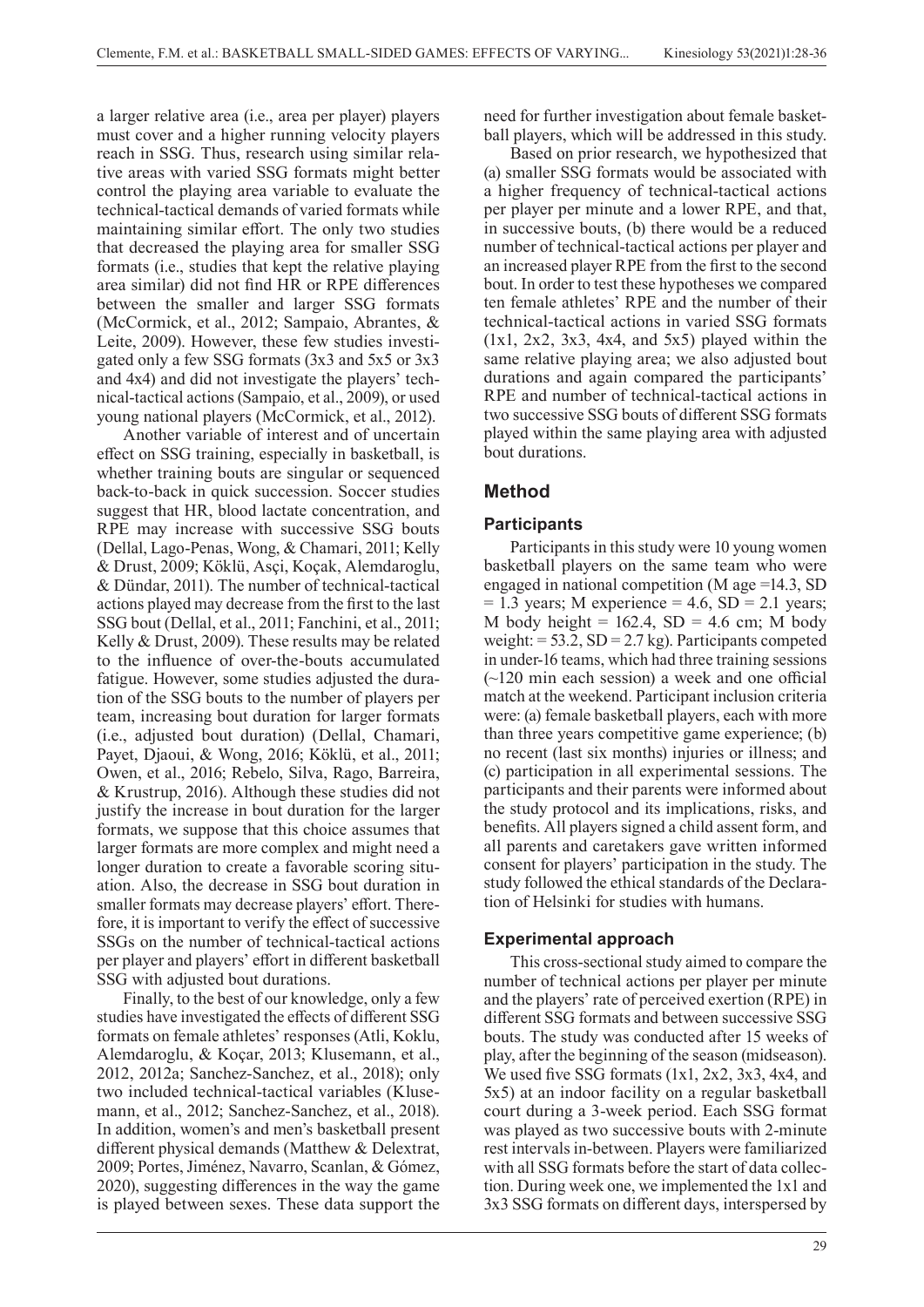48 hours. During week two, we implemented the 5x5 and 2x2 formats in two sessions interspersed by 48 hours. During week three, we implemented the 4x4 format 48 hours after the weekend match. We replicated the 3x3 and 4x4 formats to allow all players to experience these formats, and in these cases, we recorded only the first participation for players who repeated the formats. In each session only one SSG format was implemented.

All SSG sessions occurred at 7 p.m. at an average temperature of 17ºC on an indoor court. The SSG sessions started with a standard warm-up protocol consisting of five minutes of jogging, five minutes of dynamic stretching and mobility, five minutes of sprints, accelerations, and decelerations, and five minutes of a ball possession game. We recorded the SSGs with digital cameras, and collected individual RPE data immediately after each SSG bout.

#### **Small-sided games**

The head coach formed the SSG teams, aiming to balance the opponent teams in their technical/ tactical skill levels and playing positions (e.g., 1 guard  $+1$  center against 1 guard  $+1$  center). There were no specific tactical instructions for players before or during the SSGs. We adopted all International Basketball Federation (FIBA) rules except time-outs and free throws. Any personal foul led to the loss of ball possession by the team that committed the foul, and the team that suffered the foul regained ball possession by throwing the ball in from the side line. Team coaches provided verbal encouragement to athletes to maintain high exertion. Table 1 presents the court dimensions and exercise regimen (i.e., bout and rest durations) used in each SSG format.

#### **Rate of perceived exertion (RPE)**

As noted, players rated their perceived exertion immediately after each SSG bout, using a 10-point scale in which "1" means very light activity and "10" means maximal exertion (CR-10 Borg scale; Borg, 1998). RPE is a valid and consistent method to estimate effort during exercise (Scherr, et al., 2013). All players were previously familiarized with this scale to ensure reliability of data. The absolute RPE was considered as outcome per game, thus no standardization per minute was made.

#### **Technical-tactical actions**

Technical-tactical actions performed by players were recorded using three digital cameras (Go Pro Hero 2, 1280x960, 25 Hz), with two positioned in an open angle and one focusing on the ball-handler. Each of the videos of technical-tactical actions were analyzed by one experienced observer with more than three years of experience in basketball match analysis. We verified the within-observer reliability 20 days after the first analysis. The intraclass correlation coefficient was 0.85 (moderate reliability) based on 10% of the full data.

The observer coded the following technical actions for each player: conquered balls (CB), received balls (RB), lost balls (LB), attacking balls/passes (AB), shots (S), and rebounds (R). The technical actions selected were those from the Performance Assessment in Team Sports instrument (Gréhaigne, Godbout, & Bouthier, 1997). A CB was defined as a player stealing the ball from an opponent. An RB was when a player received the ball from a teammate and did not immediately lose control of it. An LB was when a player lost ball possession to an opponent. An AB was when a player made a pass to a teammate with an attempt to move forward and pressure the other team – passes that did not disturb opponents' defense were not considered (e.g., passes backwards). An S was when a player tried to score by means of a throw, including both successful and unsuccessful throws. An R was when a player gained ball possession after a missed throw attempt. The numbers of actions were made comparable by relating them each to a standardized period of elapsed time (number/minute).

#### **Statistical procedures**

Descriptive data regarding variables of interest are presented as either means (M) and standard deviations (SD) or percentage differences. A nonparametric procedure [analysis of variance (ANOVA) type statistics], as previously suggested (Ghosh, 2003), was used to check the response of the variables during the training protocols for the main effects of protocol and set, as well as the interactions between these factors. Nonparametric inferential procedures were required as the residuals showed significant deviations from the normal distribution (p<.05 to all variables). Dunn's *post-hoc* was used to make pairwise comparisons. We employed

|  | Table 1. The description of different SSG formats |  |  |
|--|---------------------------------------------------|--|--|
|  |                                                   |  |  |

|                   | 1x1              | 2x2              | 3x3             | 4x4                | 5x5              |
|-------------------|------------------|------------------|-----------------|--------------------|------------------|
| Court dimensions* | 15x6m            | 22x8m            | 24x11m          | 26x13m             | 28x15m           |
| Area per player   | 45m <sup>2</sup> | 44 <sup>2</sup>  | 44 <sup>2</sup> | ~242m <sup>2</sup> | 42m <sup>2</sup> |
| Regimen           | $2x1'$ /2' rest  | $2x2''/2$ ' rest | $2x3''2'$ rest  | $2x4''/2$ ' rest   | $2x5''/2$ ' rest |

\*The baskets were the length of the court apart in each SSG format.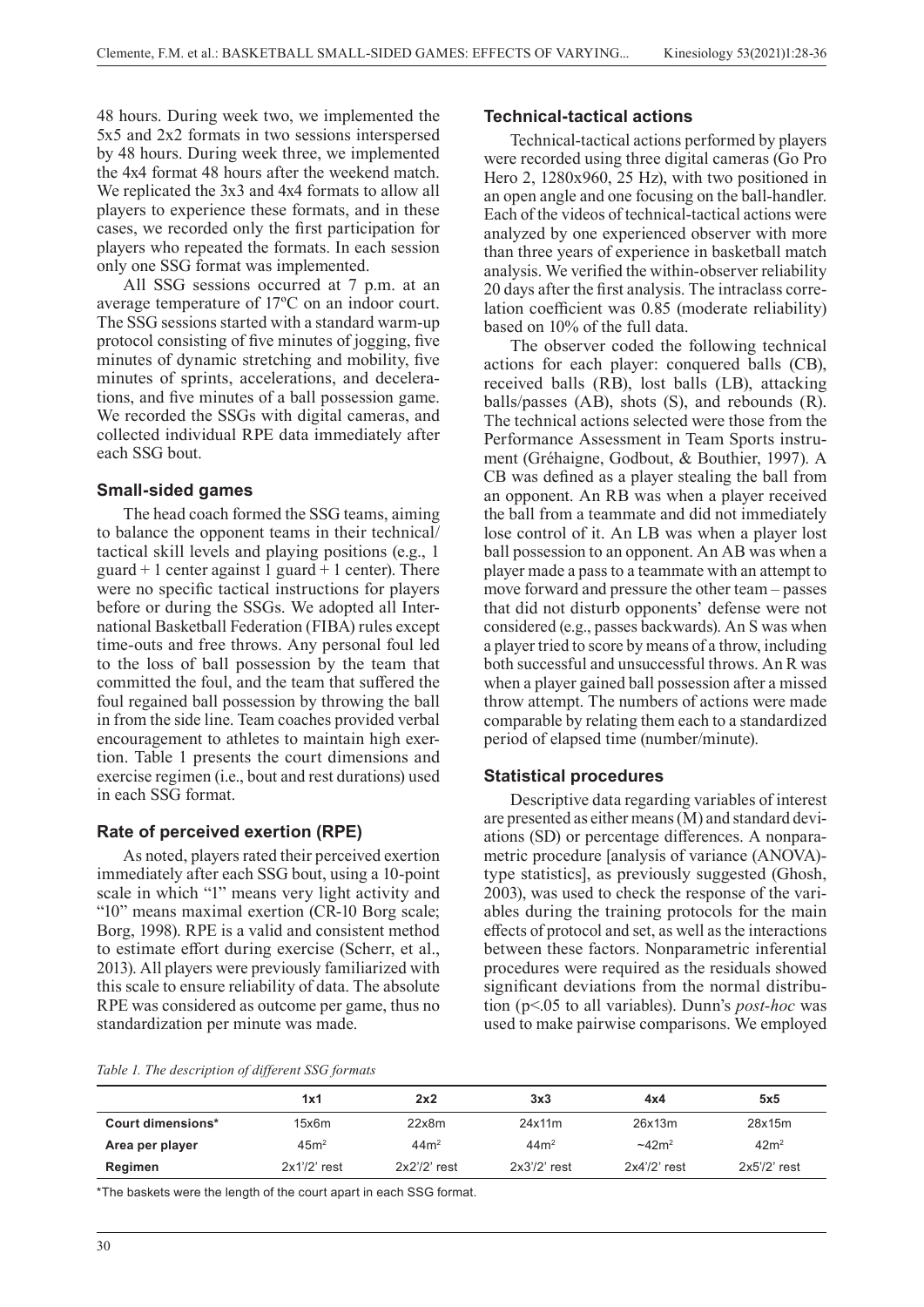a 90% confidence interval (90% CI). Standardized differences of the effect size (ES), with a 90% CI (Cohen, 1988) were used to analyze the within- and between-format changes. ES was classified as trivial  $( $0.2$ ), small  $(0.2-0.6)$ , moderate  $(0.6-1.2)$ , or large$ (>1.2) (Batterham & Hopkins, 2006). The percentages and standardized differences were tested in a specifically-designed Excel spreadsheet developed by Hopkins (2018).

#### **Results**

The inferential analysis showed no interaction between SSGs formats and sets (p>.05 to all dependent variables). Results showed no significant differences between the sets for the received balls (H=0.130; p=.718), conquered balls (H=2.481; p=.115), lost balls (H=0.503; p=.478), attacking balls (H=0.001; p=.971), shots (H=0.818; p=.365), rebounds (H=0.434; p=.510), and RPE (H=0.836, p=.360). There was no format effect for the conquered balls (H=8.416; p=.076) and lost balls  $(H=8.127; p=.087)$ . On the other hand, significant differences were reported for received balls  $(H=52.795; p<.001; 1x1<all$  formats), attacking balls (H=39.799;  $p<0.001$ ; 1x1<all formats), shots (H=54.333; p<.001; 1x1>all formats,  $2x2 > 4x4$  and 5x5), rebounds (H=41.452; p<.001; 1x1>all formats,  $2x2 > 5x5$ ), and RPE (H=49.955; p<.001; 1x1 < 4x4 and 5x5,  $2x2 < 3x3$ , 4x4, and 5x5,  $3x3 < 5x5$ , 4x4  $<$  5x5).

Table 2 presents the ten athletes' RPE and number of each technical-tactical action (performed by each player per minute) in each SSG bout. as well as comparisons between each SSG bout for all the dependent variables. Most differences between SSG bouts for technical actions and RPE were considered small/trivial among varied SSG formats, with the exceptions highlighted in bold font.

The standardized differences between SSG formats for the number of rebounds and shots performed by players per minute are presented in Figure 1. In general, there were large decreases in the number of rebounds from the 1x1 to the larger formats: 2x2 (-60.4%, [-69.3; -49.0]), 3x3 (-63.0%,  $[-68.2; -57.0]$ , 4x4  $(-65.2\%, [-73.1; -55.2])$  and 5x5 (-66.2%, [-72.7; -58.1]). The same tendency occurred for the number of shots, with large decreases from the 1x1 format to 2x2 (-42.8%, [-50.2; -34.3]), 3x3  $(-44.6\%, [-48.1; -40.9]), 4x4 (-50.4\%, [-55.5; -44.7]),$ and 5x5 (-52.4%, [-55.9; -48.6]). Some comparisons between the other formats (2x2 and 3x3, 2x2 and 4x4, 2x2 and 5x5, 3x3 and 4x4, 3x3 and 5x5, and 4x4 and 5x5) also tended to present lower numbers of shots and rebounds as the number of players per team increased (see tendencies in Figure 1).



*Figure 1. Standardized differences (Cohen) between SSG formats for (a) rebounds (n/min) and (b) shots (n/min).*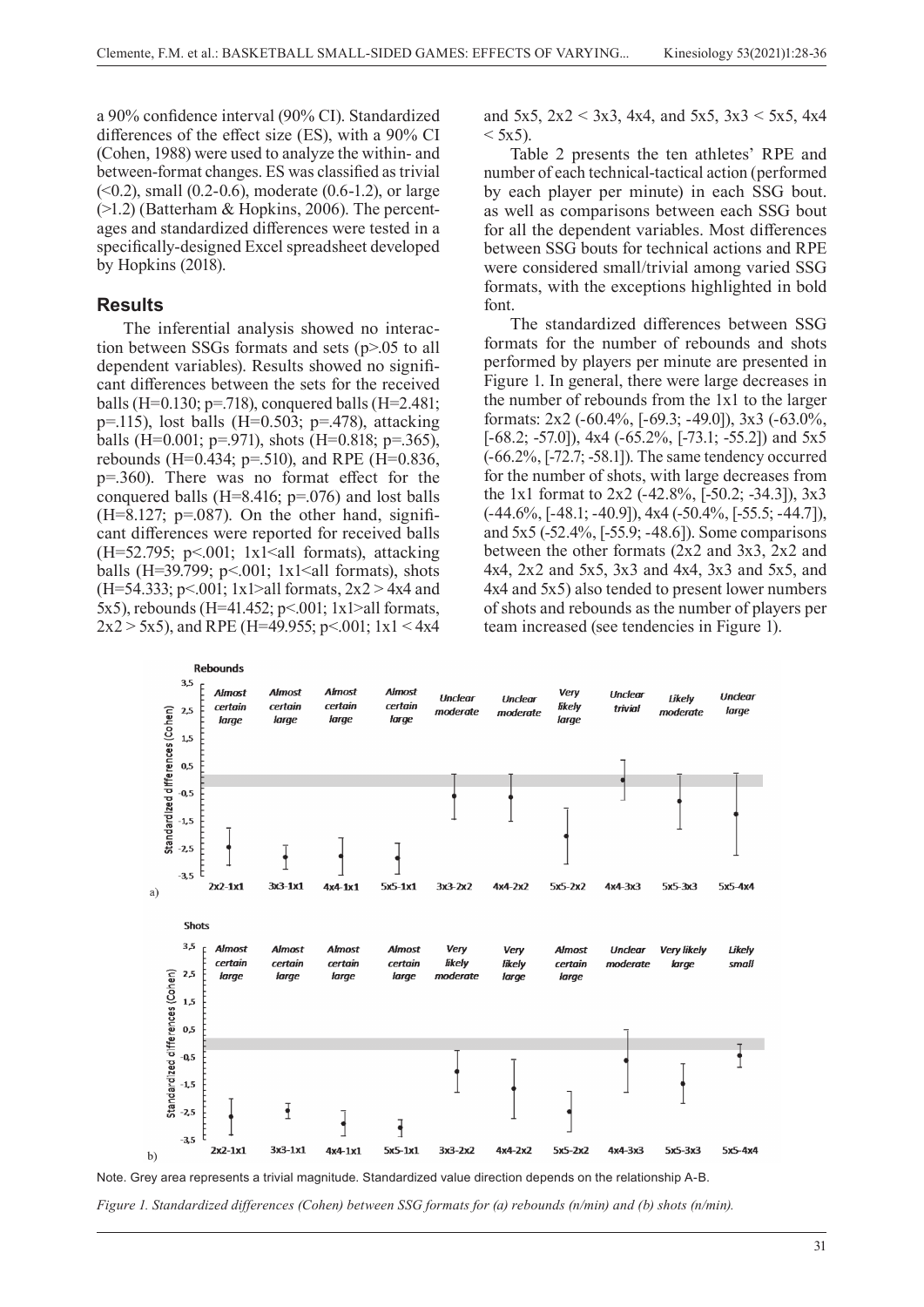| Format | Variable     | M(SD)<br>Set 1 | CV (%) | M(SD)<br>Set 2 | CV (%) | % difference (S2-S1) |                  | Standardized difference (S2-S1) |                  |
|--------|--------------|----------------|--------|----------------|--------|----------------------|------------------|---------------------------------|------------------|
|        |              |                |        |                |        | Value                | [90%CI]          | Value<br>(Magnitude)            | 90%CI            |
| 1x1    | $R$ (n/min)  | 1.50(0.97)     | 64.7   | 1.40(0.70)     | 50.0   | $-18.1$              | $[-46.4;25.2]$   | $-0.36$ small                   | $[-1.14; 0.41]$  |
|        | S(n/min)     | 2.70(0.95)     | 35.2   | 2.50(1.08)     | 43.2   | $-10.4$              | $[-42.3;39.1]$   | $-0.24$ small                   | $[-1.21;0.72]$   |
|        | RPE (A.U.)   | 4.30(1.64)     | 38.1   | 3.70(1.16)     | 31.4   | $-11.3$              | $[-25.2;5.2]$    | $-0.28$ small                   | $[-0.67;0.12]$   |
|        | RB (n/min)   | 1.55(1.01)     | 65.2   | 1.60(0.84)     | 52.5   | 6.7                  | $[-35.6;76.7]$   | 0.09 trivial                    | $[-0.61;0.79]$   |
|        | CB (n/min)   | 0.25(0.35)     | 140.0  | 0.35(0.53)     | 151.4  | 41.4                 | [84.1;1161.3]    | 0.73 moderate                   | $[-3.86;5.32]$   |
|        | $LB$ (n/min) | 0.45(0.44)     | 97.8   | 0.60(0.46)     | 76.7   | 26.0                 | $[-67.3;385.7]$  | $0.51$ small                    | $[-2.48; 3.51]$  |
| 2x2    | AB (n/min)   | 1.00(0.58)     | 58.0   | 0.90(0.57)     | 63.3   | 16.4                 | $[-22.8;75.5]$   | $0.25$ small                    | $[-0.43;0.94]$   |
|        | $R$ (n/min)  | 0.60(0.52)     | 86.7   | 0.58(0.33)     | 56.9   | $-47.9$              | $[-73.4;2.1]$    | $-1.26$ large                   | $[-2.57;0.04]$   |
|        | S(n/min)     | 1.45(1.01)     | 69.7   | 1.15(0.67)     | 58.3   | $-18.6$              | $[-51.9;37.5]$   | $-0.29$ small                   | $[-1.04; 0.45]$  |
|        | RPE (A.U.)   | 3.40(0.70)     | 20.6   | 3.30(0.48)     | 14.5   | $-2.2$               | $[-10.5;6.9]$    | $-0.11$ trivial                 | $[-0.55;0.33]$   |
|        | RB (n/min)   | 1.70(0.46)     | 27.1   | 1.43(0.63)     | 44.1   | $-21.6$              | $[-43.6;9.1]$    | -0.80 moderate                  | $[-1.88; 0.29]$  |
|        | CB (n/min)   | 0.20(0.23)     | 115.0  | 0.27(0.34)     | 125.9  | 44.2                 | $[-50.5;320.2]$  | 0.95 moderate                   | $[-1.81; 3.70]$  |
| 3x3    | $LB$ (n/min) | 0.20(0.32)     | 160.0  | 0.20(0.17)     | 85.0   | $-24.0$              | $[-60.2;45.0]$   | $-0.36$ small                   | $[-1.22;0.49]$   |
|        | AB (n/min)   | 0.90(0.92)     | 102.2  | 0.60(0.54)     | 90.0   | $-38.7$              | $[-73.4;40.9]$   | -0.52 moderate                  | $[-1.39; 0.36]$  |
|        | R(n/min)     | 0.57(0.50)     | 87.7   | 0.23(0.27)     | 117.4  | $-39.6$              | $[-82.3;106.1]$  | -0.77 moderate                  | $[-2.64;1.10]$   |
|        | S(n/min)     | 0.97(0.43)     | 44.3   | 0.57(0.35)     | 61.4   | $-30.3$              | $[-51.1; -0.8]$  | -0.88 moderate                  | $[-1.73; -0.02]$ |
|        | RPE (A.U.)   | 5.80(1.87)     | 32.2   | 4.60(1.43)     | 31.1   | $-20.1$              | $[-33.9, -3.6]$  | -0.59 moderate                  | $[-1.09; -0.10]$ |
| 4x4    | RB (n/min)   | 1.28(0.67)     | 52.3   | 1.35(0.41)     | 30.4   | 14.7                 | $[-6.9; 41.4]$   | $0.25$ small                    | $[-0.13;0.62]$   |
|        | CB (n/min)   | 0.05(0.08)     | 160.0  | 0.13(0.13)     | 100.0  | 76.8                 | $[-80.2;1476.7]$ | 0.81 moderate                   | $[-2.31; 3.94]$  |
|        | $LB$ (n/min) | 0.12(0.13)     | 108.3  | 0.17(0.17)     | 100.0  | 26.0                 | $[-41.8; 172.8]$ | 1.85 large                      | $[-4.34;8.04]$   |
|        | AB (n/min)   | 0.53(0.36)     | 67.9   | 0.53(0.38)     | 71.7   | $-6.5$               | $[-37.4;39.6]$   | $-0.13$ trivial                 | $[-0.90;0.64]$   |
|        | R(n/min)     | 0.38(0.27)     | 71.1   | 0.38(0.29)     | 76.3   | 4.2                  | $[-40.6;82.8]$   | 0.08 trivial                    | $[-0.98;1.13]$   |
|        | S(n/min)     | 0.58(0.54)     | 93.1   | 0.73(0.55)     | 75.3   | $-16.7$              | $[-49.4;36.9]$   | $-0.26$ small                   | $[-0.95;0.44]$   |
|        | RPE(A.U.)    | 5.50(1.58)     | 28.7   | 6.20(1.62)     | 26.1   | 14.1                 | [6.0;22.8]       | $0.37$ small                    | [0.16; 0.57]     |
| 5x5    | RB (n/min)   | 0.94(0.57)     | 60.6   | 1.20(0.38)     | 31.7   | 48.5                 | $[-0.7;122.1]$   | $0.50$ small                    | $[-0.01;1.01]$   |
|        | CB (n/min)   | 0.13(0.16)     | 123.1  | 0.22(0.22)     | 100.0  | 68.7                 | [2.6; 177.3]     | 1.02 moderate                   | [0.05; 1.99]     |
|        | $LB$ (n/min) | 0.10(0.14)     | 140.0  | 0.20(0.23)     | 115.0  | 26.0                 | $[-35.8;147.4]$  | $0.48$ small                    | $[-0.93; 1.90]$  |
|        | AB (n/min)   | 0.56(0.44)     | 78.6   | 0.66(0.37)     | 56.1   | 13.0                 | $[-34.9;96.2]$   | 0.14 trivial                    | $[-0.51;0.80]$   |
|        | $R$ (n/min)  | 0.24(0.16)     | 66.7   | 0.18(0.20)     | 111.1  | $-4.7$               | $[-44.5;63.6]$   | $-0.12$ trivial                 | $[-1.41;1.18]$   |
|        | S(n/min)     | 0.40(0.31)     | 77.5   | 0.32(0.23)     | 71.9   | 27.0                 | $[-18.3; 97.5]$  | $0.33$ small                    | $[-0.28;0.95]$   |
|        | RPE (A.U.)   | 7.50(1.35)     | 18.0   | 6.90(1.29)     | 18.7   | $-7.6$               | $[-16.3;1.9]$    | $-0.32$ small                   | $[-0.72;0.08]$   |

*Table 2. RPE and number of technical-tactical actions performed per player per minute in each SSG bout, percentage and standardized differences between SSG bouts for all technical-tactical actions and RPE, and the probabilities of each standardized difference*

Note. RB: received balls; CB: conquered balls; LB: lost balls; AB: attacking balls; R: rebounds; S: shots; CV: coefficient of variation; SD: standard deviation; M: mean; S1: set 1; S2: set 2; CI: confidence interval; n/min: number per minute; A.U.: arbitrary units.

Standardized differences between SSG formats for attacking balls, conquered balls, lost balls, and received balls are presented in Figure 2. The number of these technical actions performed per player per minute also decreased with increases in the SSG formats. Regarding the attacking balls there was moderate decrease from 4x4 to 2x2 (-47.2%,  $[-58.2, -33.4]$ , moderate decreases from  $5x5$  to  $2x2$ 

(-36.1%, [-56.8; -5.4]), and moderate decreases of 4x4 versus 3x3 (-37.6%, [-60.8; -0.6]). For conquered balls there was a large decrease from 3x3 to 2x2 (-57.0%, [-75.8; -23.8]), a large decrease from 4x4 to 2x2 (-68.1%, [-83.1; -39.5]), and a moderate decrease from 4x4 to 3x3 (-36.9%, [-58.1; -5.2]).

For lost balls, there was a large decrease from 4x4 to 2x2 (-72.5%, [-89.2; -29.8]), a very large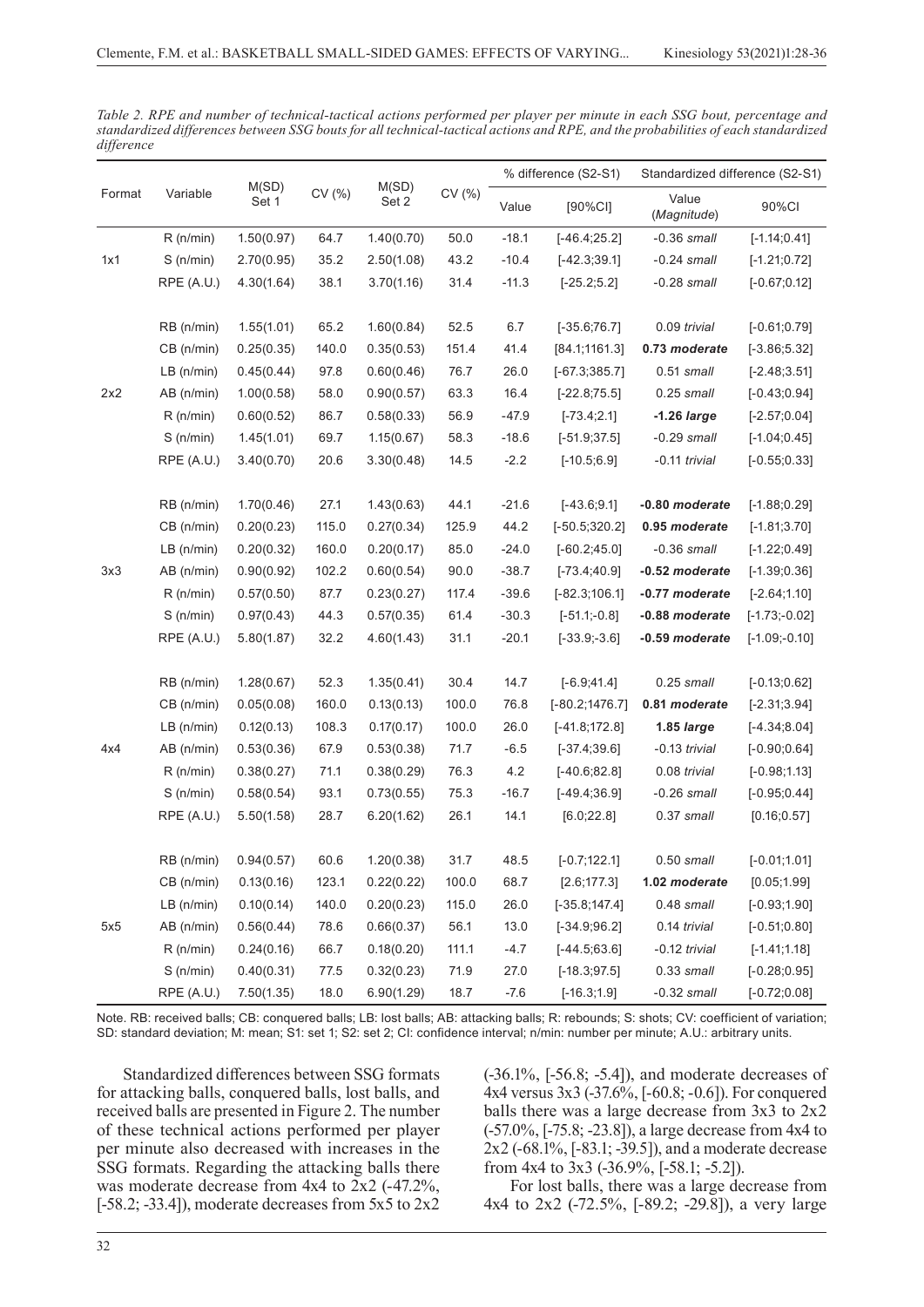

*Figure 2. Standardized differences (Cohen) between SSG formats for (a) attacking balls (n/min), (b) conquered balls (n/min), (c) lost balls (n/min), and (d) received balls (n/min).* 

decrease from 5x5 to 2x2 (-66.0%, [-81.8; -36.4]), a large decrease from 4x4 to 3x3 (-57.9%, [-72.6; -35.3]), and a large decrease from 5x5 to 3x3 (-70.0%, [-84.6; -41.6]). Finally, for received balls there was a moderate decrease from 5x5 to 2x2 (-30.3%, [-48.7; -5.3]), a large decrease from 5x5 to 3x3 (34.2%, [-50.8; -12.0]), and a small decrease from 5x5 to 4x4 (-19.0%, [-33.9; -0.7]).

Standardized differences for RPE between SSG formats are presented in Figure 3. In general, results indicated higher RPE values in larger formats compared to smaller formats. Large increases were found from 1x1 to 5x5 (85.5%, [45.4;136.7]) and from 2x2 to 5x5 (88.1%, [63.3;116.7]). There was a moderate increase from 3x3 to 5x5 (41.5%, [21.5;64.9]) and a moderate increase from 4x4 to 5x5 (25.7%, [9.7;44.1]). There was a moderate increase from 1x1 to 4x4 (47.6%, [16.9;86.4]), a large increase from 2x2 to 4x4 (57.2%, [34.5;83.6]), and a small increase from 3x3 to 4x4 (12.6%, [-2.4;29.9]). There was a moderate increase from 1x1 to 3x3 (31.1%, [6.5;61.4]) and a large increase from  $2x2$  to  $3x3$ (46.9%, [23.6;74.6]). The only exception in the tendency of increase in RPE with increases in the



*Figure 3. Standardized difference (Cohen) between formats in RPE (A.U.) during all small-sided games formats.*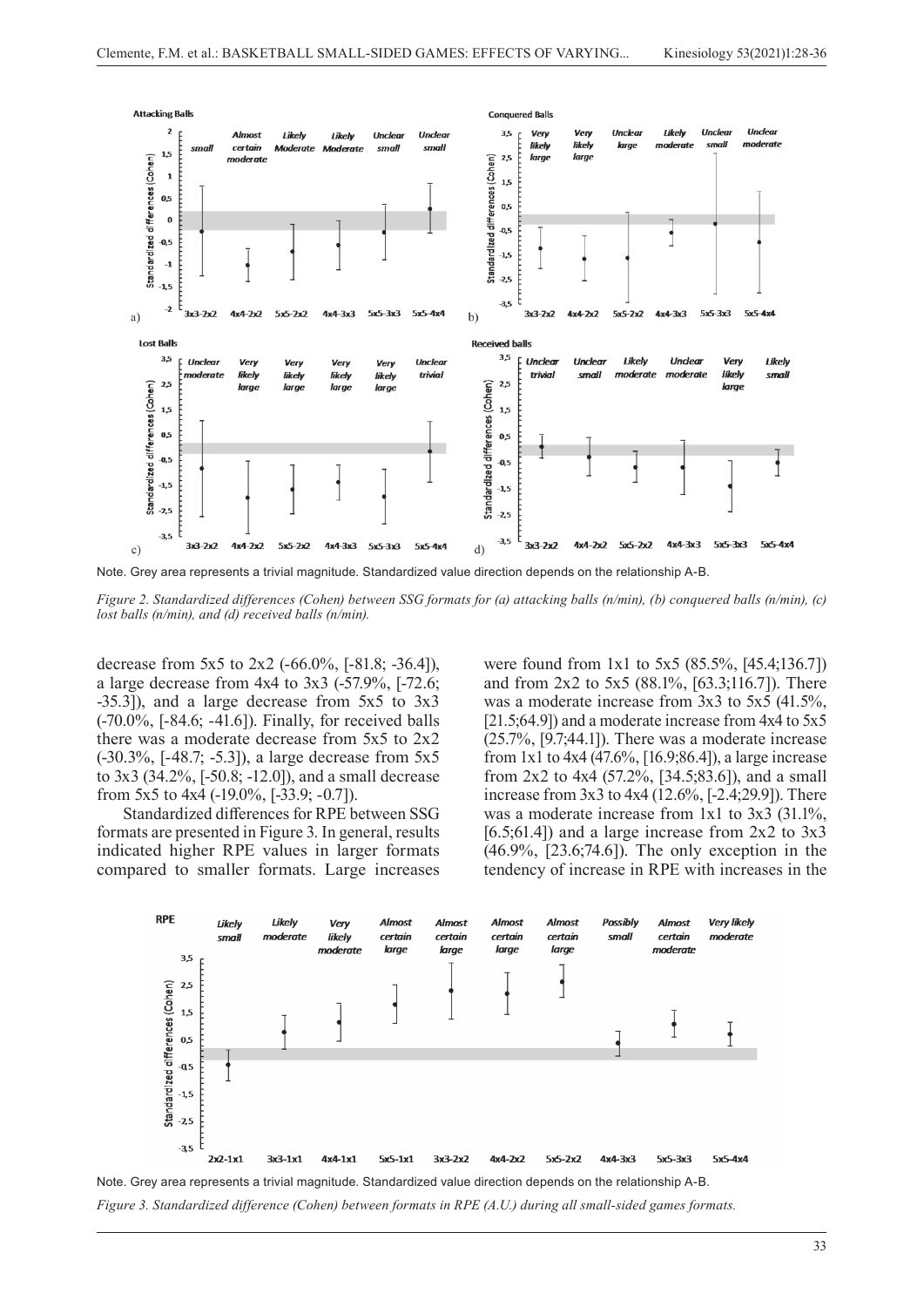formats regards the comparison between 1x1 and 2x2, where a decrease was found from 1x1 to 2x2 (-13.3%, [28.5;5.1]).

# **Discussion and conclusion**

This study aimed to compare the number of different technical-tactical actions and players' RPE in different SSG formats (1x1, 2x2, 3x3, 4x4, and 5x5 – played within the same playing area and in adjusted bout durations) and between two successive SSG bouts played by young female basketball players. Higher numbers of technical-tactical actions per player per minute and lower RPE in the smaller SSG formats were consistent with one of our hypotheses. We also expected a smaller number of technical-tactical actions and a higher RPE in the second, compared to the first, of two successive bouts, but this hypothesis was not confirmed, as indicated by the mostly small effects of successive SSG bouts on these variables.

# **Differences between SSG formats**

The decreases in the number of technicaltactical actions per player per minute in larger SSG formats played within the same relative area are in line with other studies on basketball SSG (Klusemann, et al., 2012; McCormick, et al., 2012; Tallir, et al., 2012). These results may be explained by players' higher involvement with the game within the smaller formats, supporting the use of smaller formats for training individual technical-tactical actions. However, the smallest formats (i.e., 1x1 and 2x2) do not allow the occurrence of some group/ collective technical-tactical actions, such as the pass (1x1) and the on ball (1x1) and off ball (1x1 and 2x2) screens, perhaps making the 3x3 format more useful for developing these skills while maintaining high game-intensity in youth athletes. On the other hand, the largest formats (4x4 and 5x5) may require more complex group actions and longer durations for tactical decision-making. Moreover, the larger distance between baskets (i.e., larger absolute area) in the larger formats may have contributed to the decrease in the demand for technical-tactical actions, leading players to spend more time running than performing technical-tactical actions during transition phases (i.e., offense-defense/defenseoffense).

Regarding players' physical effort, larger (versus smaller) SSG formats led to higher RPE, contradicting other basketball SSG studies (Castagna, et al., 2011; Conte, et al., 2015; Delextrat & Kraiem, 2013; Klusemann, et al., 2012). However, prior studies did not use the same relative sized playing area for different SSG formats and did not adjust for bout duration, perhaps leading to increased physical effort in the smaller SSG formats. On the other hand, we decreased the court size for the smaller formats, possibly reducing the area covered by

players during the defense or during transitions and limiting players' maximum velocity reached. This decrease in physical effort is in line with Sampaio et al. (2009) and McCormick et al. (2012) who used more similar relative playing areas for different SSG and did not find significant differences for HR and RPE between formats. In addition, we decreased bout duration for the smaller formats, which probably further decreased physiological stress. Indeed, studies on basketball SSG indicated lower HR and RPE in intermittent SSG regimens (shorter SSG bouts) compared to more continuous ones (longer SSG bouts) (Conte, et al., 2015; Klusemann, et al., 2012). Thus, the effort effect of increasing bout duration and adjusting the relative playing area may have overcome the decreased effort effect of increasing the number of players per team. It is also important to remember that the larger absolute area used in the larger SSG formats may have contributed to the increased effort in these formats, as larger playing areas required players to run larger distances in transition phases.

This study presents data on female (U-16) basketball players during SSG, which has been scarcely investigated. The study by Clemente, Sanches, Moleiro, Gomes, and Lima (2020) conducted a similar experiment with male U-14 and U-16 players, also adjusting bout durations and playing areas according to the SSG format. Their study found similar results with larger formats, in general, presenting a lower number of technicaltactical actions per minute and higher RPE. A visual qualitative comparison between data on each variable suggests that the girls' RPE values were, in general, higher compared to the boys' ones. For the technical-tactical actions, the visual comparisons are harder to make, but some differences may be plausible such as a higher number of received balls in 4x4 and 5x5 and higher number of lost balls in smaller formats such as 2x2 for girls. Quantitative comparisons within the same study may provide insights for coaches in the differences of technical-tactical behavior and perceived effort in different basketball SSG between sexes, broadening the understanding on the differences regarding the training processes of each sex category.

# **Differences between SSG bouts**

In general, there was a small effect of successive SSG bouts on the number of technical-tactical actions per player per minute and RPE. Soccer SSG studies have shown a decrease in the number of some technical-tactical actions and an increase in players' effort after successive SSG bouts (Dellal, et al., 2011; Fanchini, et al., 2011; Kelly & Drust, 2009; Köklü, et al., 2011). These studies explained their results by likely accumulated fatigue over SSG bouts. Although some prior studies found significant differences from the first to subsequent bouts,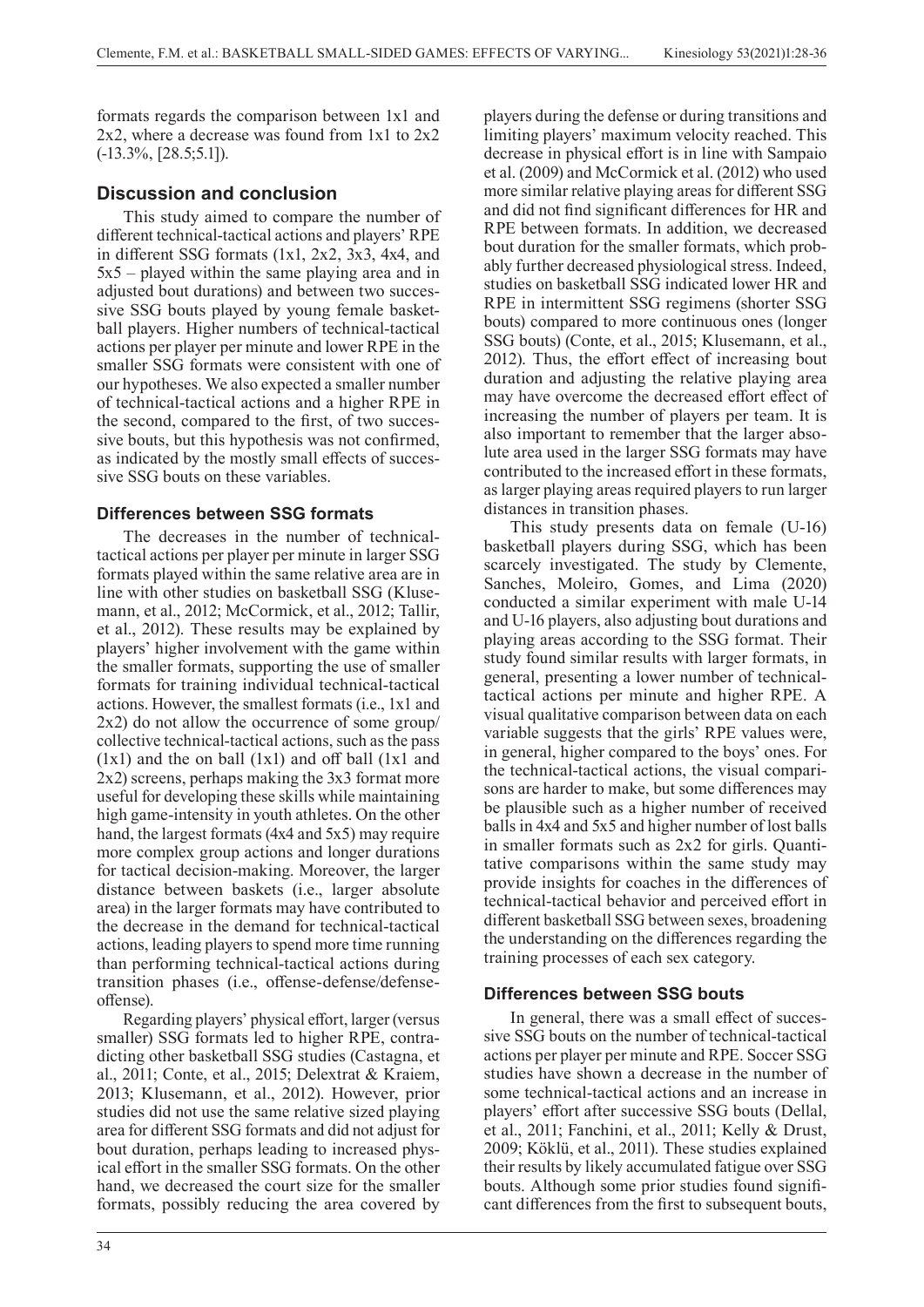for both physical effort (i.e., RPE, HR, and blood lactate concentration) (Fanchini, et al., 2011; Kelly & Drust, 2009; Köklü, et al., 2011) and technicaltactical actions (Kelly & Drust, 2009), others found significant decreases in the number of technicaltactical actions per minute only from the third successive bout (Dellal, et al., 2011; Fanchini, et al., 2011). Therefore, it is possible that fatigue effects require more than two successive bouts. Considering the inherent differences between these two sports (i.e., basketball and soccer), future studies should further address this issue in basketball SSG performed by youth players.

Although our results provide some insights for prescribing basketball SSG, this study employed a small number of participants of one gender, and all were from the same squad. Therefore, our results may have been influenced by these participants' playing style and club training process and by other unknown factors associated with such a restricted participant sample. Finally, we analyzed the effect of only two SSG bouts; further research should be conducted on the effects of a larger number of bouts on the technical-tactical responses. Clearly, future research should utilize a greater number of more diverse participants from different squads and competitive levels to better understand the relationships between variables in the current study (i.e., formats, relative playing area, number of bouts, and bout duration). Additionally, future studies should consider the external load (i.e., velocities, accelerations) and other tactical behaviors.

We can conclude from this research that smaller basketball SSG formats induce higher numbers of technical-tactical actions per player per minute, and adjustments in the relative playing area (i.e., the use of smaller absolute areas for smaller formats) and bout duration (i.e., shorter bouts for smaller formats) may decrease players' effort in basketball SSG, mitigating the effect of a lower number of players per team on physical effort and fatigue. Regarding the effect of successive SSG bouts, only two successive bouts does not seem to impact either the numbers of technical-tactical actions or RPE.

#### **References**

- Atli, H., Koklu, Y., Alemdaroglu, U., & Koçar, U. (2013). A comparison of heart rate response and frequencies of technical actions between half-court and full-court 3-a-side games in high school female basketball players. *Journal of Strength and Conditioning Research*, *27*(2), 352-356. doi: 10.1519/JSC.0b013e3182542674
- Batterham, A.M., & Hopkins, W.G. (2006). Making meaningful inferences about magnitudes. *International Journal of Sports Physiology and Performance*, *1*(1), 50-57. doi: 10.1123/ijspp.1.1.50
- Borg, G. (1998). *Borg's perceived exertion and pain scales*. Champaigne, USA: Human kinetics.
- Bredt, S.G.T., Morales, J.C.P., Andrade, A.G.P., Torres, J.O., Peixoto, G.H., Greco, P.J., …, & Chagas, M.H. (2017). Space creation dynamics in basketball small-sided games. *Perceptual and Motor Skills*, *125*(1), 162-176. doi: 10.1177/0031512517725445
- Castagna, C., Impellizzeri, F.M., Chaouachi, A., Ben Abdelkrim, N., & Manzi, V. (2011). Physiological responses to ball-drills in regional level male basketball players. *Journal of Sports Sciences*, *29*(12), 1329-1336. doi: 10.1080/02640414.2011.597418
- Clemente, F.M. (2016). Small-sided and conditioned games in basketball training: A review. *Strength and Conditioning Journal*, *38*(3), 49-58. doi: 10.1519/SSC.0000000000000225
- Clemente, F.M., Martins, F.M L., Mendes, R.S., & Oliveira, P. (2016). The effects of small-sided and conditioned games on the heart rate responses, technical and tactical performance measured by mathematical methods. *Research Journal of Applied Sciences*, *11*(1), 7-13.
- Clemente, F.M., Sanches, R., Moleiro, C.F., Gomes, M., & Lima, R. (2020). Technical performance and perceived exertion variations between small-sided basketball games in Under-14 and Under-16 competitive levels. *Journal of Human Kinetics*, *71*(1), 179-189. doi: 10.2478/hukin-2019-0082
- Cohen, J. (1988). *Statistical power analysis for the behavioral sciences*. Hillsdale, NJ: Lawrence Erlbaum.
- Conte, D., Favero, T.G., Niederhausen, M., Capranica, L., & Tessitore, A. (2015). Effect of different number of players and training regimes on physiological and technical demands of ball-drills in basketball. *Journal of Sports Sciences*, *24*, 1-7. doi: 10.1080/02640414.2015.1069384
- Delextrat, A., Gruet, M., & Bieuzen, F. (2018). Effects of small-sided games and high-intensity interval training on aerobic and repeated sprint performance and peripheral muscle oxygenation changes in elite junior basketball players. *Journal of Strength and Conditioning Research*, *32*(7), 1882-1891. doi: 10.1519/JSC.0000000000002570
- Delextrat, A., & Kraiem, S. (2013). Heart-rate responses by playing position during ball drills in basketball. *International Journal of Sports Physiology and Performance*, *8*, 410-418.
- Delextrat, A., & Martínez, A. (2014). Small-sided game training improves aerobic capacity and technical skills in basketball players. *International Journal of Sports Medicine*, *35*, 385-391. doi: 10.1055/s-0033-1349107
- Dellal, A., Chamari, K., Payet, F., Djaoui, L., & Wong, D.P. (2016). Reproducibility of physical performance during small- and large-sided games in elite soccer in short period: Practical applications and limits. *Journal of Novel Physiotherapies*, *6*(6), 315. doi: 10.4172/2165-7025.1000315